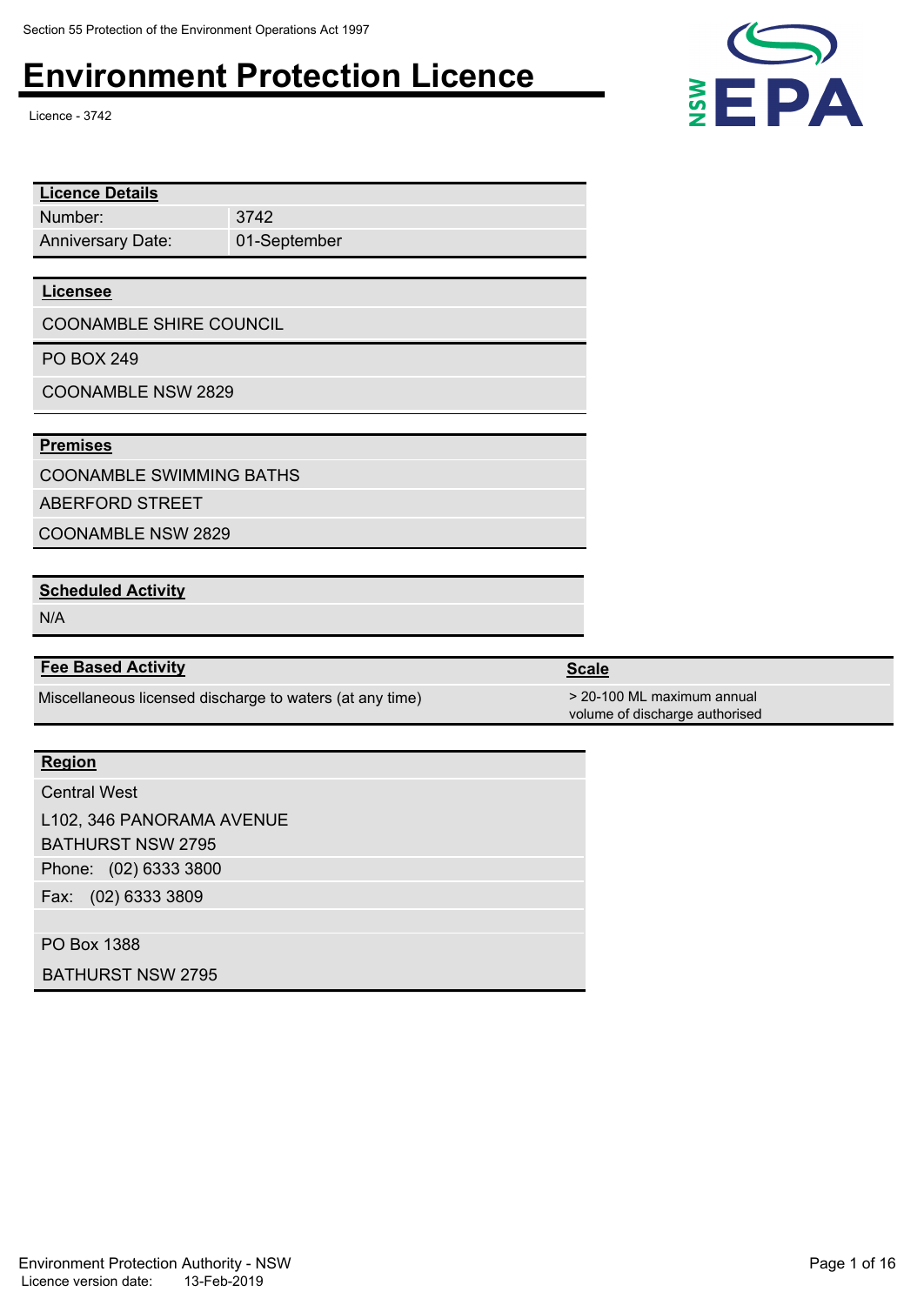Licence - 3742



|                | <b>INFORMATION ABOUT THIS LICENCE</b> | 4   |
|----------------|---------------------------------------|-----|
|                |                                       | 4   |
|                |                                       | 4   |
|                |                                       | 4   |
|                |                                       |     |
|                |                                       |     |
|                |                                       | 4   |
|                |                                       | 5   |
|                |                                       | 5   |
| 1              |                                       |     |
| A1             |                                       | 6   |
| A <sub>2</sub> |                                       | 6   |
| A <sub>3</sub> |                                       | 6   |
| $\mathbf 2$    |                                       | 6   |
| P1             |                                       | 6   |
| 3              |                                       | 7   |
| L1             |                                       | 7   |
| L <sub>2</sub> |                                       | 7   |
| L3             |                                       | 8   |
| 4              |                                       | 8   |
| O1             |                                       | 8   |
| O <sub>2</sub> |                                       | 8   |
| 5              |                                       | 9   |
| M1             |                                       | 9   |
| M <sub>2</sub> |                                       | 9   |
| M <sub>3</sub> |                                       | -10 |
| M4             |                                       | -10 |
| M5             |                                       | -10 |
| M6             |                                       | 10  |
| 6              |                                       | 11  |
| R <sub>1</sub> |                                       | 11  |
| R <sub>2</sub> |                                       | 12  |
| R <sub>3</sub> |                                       | 12  |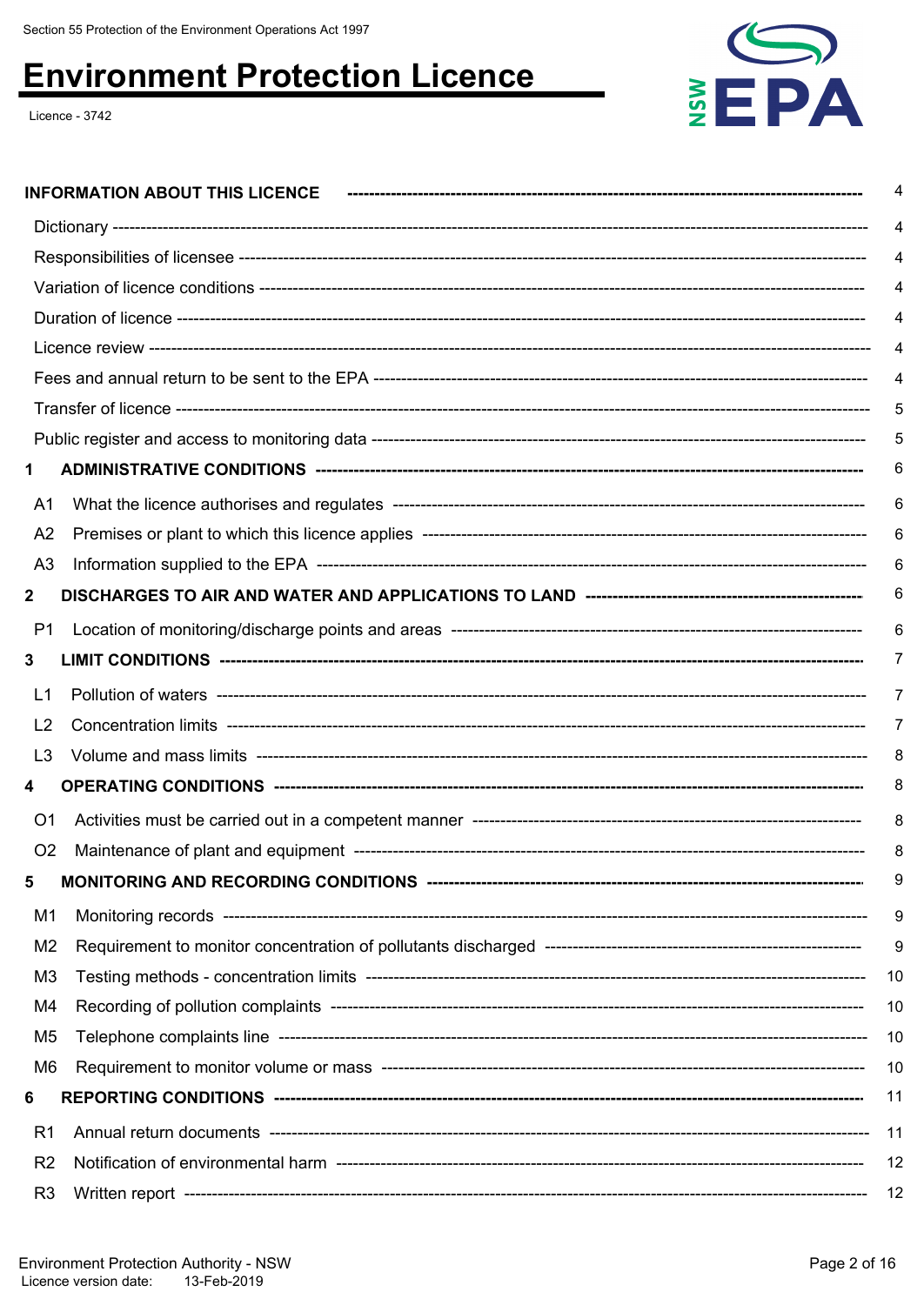Licence - 3742



| <b>DICTIONARY</b> | 14 |
|-------------------|----|
|                   | 14 |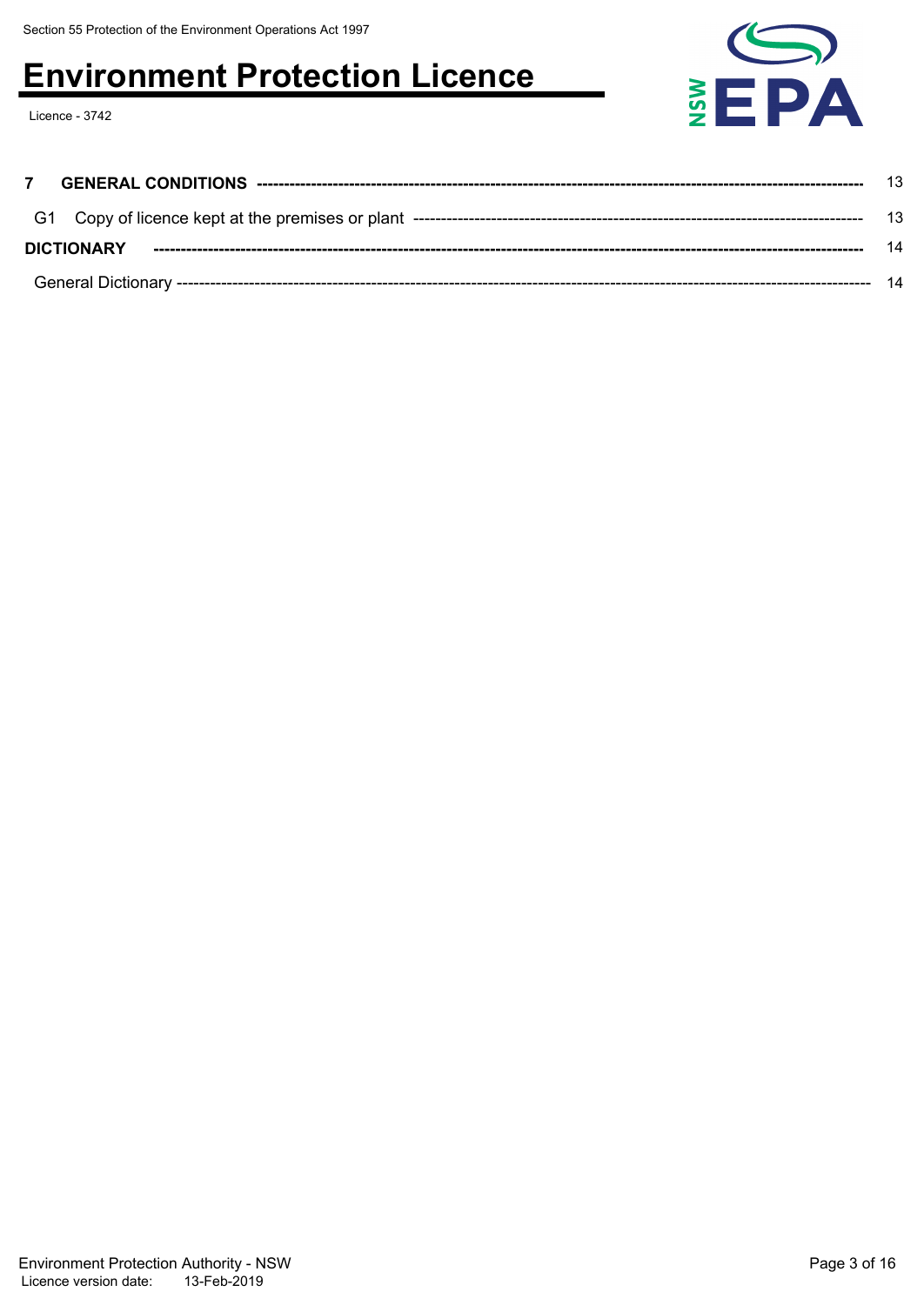Licence - 3742



### **Information about this licence**

#### **Dictionary**

A definition of terms used in the licence can be found in the dictionary at the end of this licence.

#### **Responsibilities of licensee**

Separate to the requirements of this licence, general obligations of licensees are set out in the Protection of the Environment Operations Act 1997 ("the Act") and the Regulations made under the Act. These include obligations to:

- ensure persons associated with you comply with this licence, as set out in section 64 of the Act;
- control the pollution of waters and the pollution of air (see for example sections 120 132 of the Act);
- report incidents causing or threatening material environmental harm to the environment, as set out in Part 5.7 of the Act.

#### **Variation of licence conditions**

The licence holder can apply to vary the conditions of this licence. An application form for this purpose is available from the EPA.

The EPA may also vary the conditions of the licence at any time by written notice without an application being made.

Where a licence has been granted in relation to development which was assessed under the Environmental Planning and Assessment Act 1979 in accordance with the procedures applying to integrated development, the EPA may not impose conditions which are inconsistent with the development consent conditions until the licence is first reviewed under Part 3.6 of the Act.

#### **Duration of licence**

This licence will remain in force until the licence is surrendered by the licence holder or until it is suspended or revoked by the EPA or the Minister. A licence may only be surrendered with the written approval of the EPA.

#### **Licence review**

The Act requires that the EPA review your licence at least every 5 years after the issue of the licence, as set out in Part 3.6 and Schedule 5 of the Act. You will receive advance notice of the licence review.

#### **Fees and annual return to be sent to the EPA**

For each licence fee period you must pay:

- an administrative fee; and
- a load-based fee (if applicable).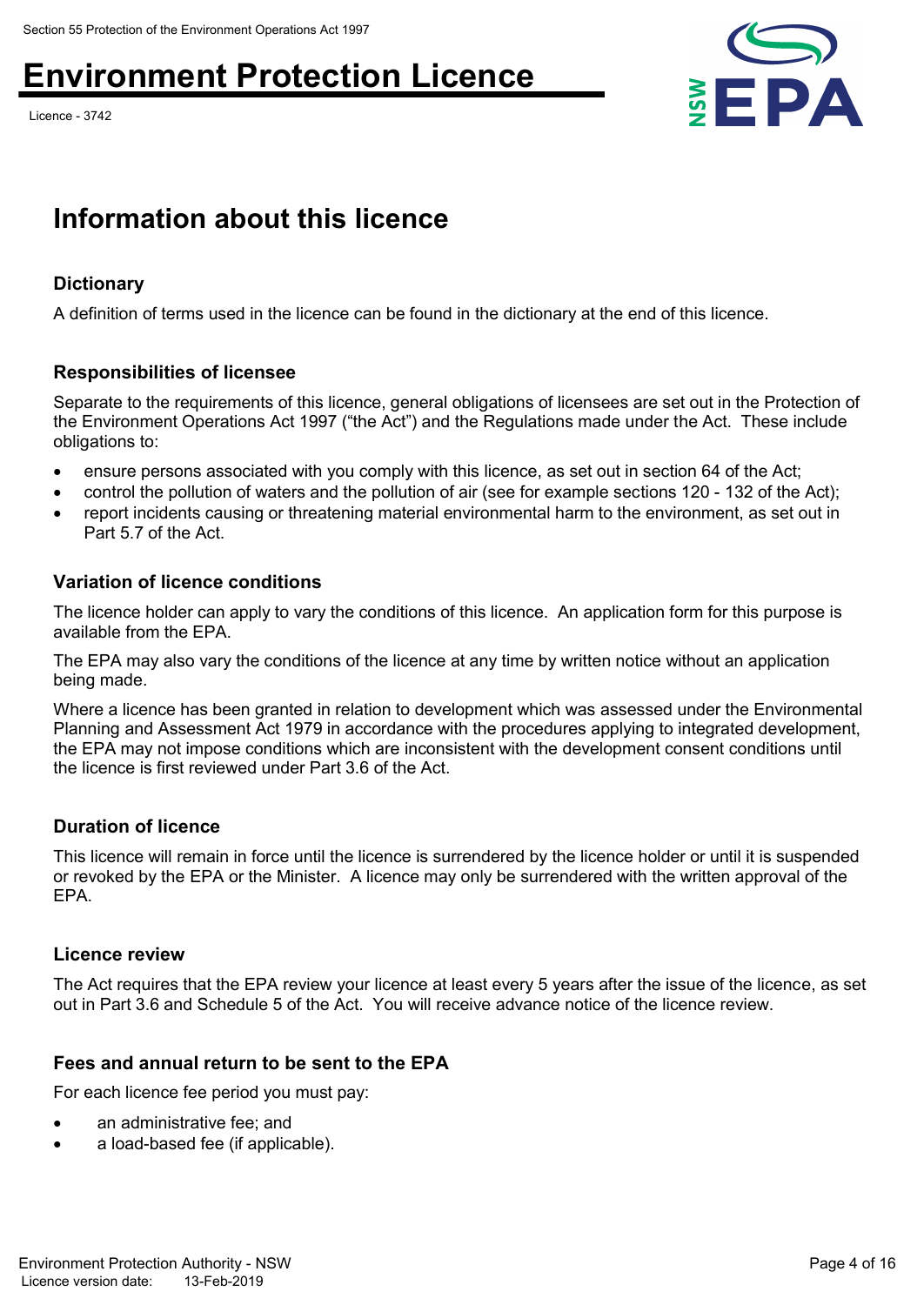



The EPA publication "A Guide to Licensing" contains information about how to calculate your licence fees. The licence requires that an Annual Return, comprising a Statement of Compliance and a summary of any monitoring required by the licence (including the recording of complaints), be submitted to the EPA. The Annual Return must be submitted within 60 days after the end of each reporting period. See condition R1 regarding the Annual Return reporting requirements.

Usually the licence fee period is the same as the reporting period.

#### **Transfer of licence**

The licence holder can apply to transfer the licence to another person. An application form for this purpose is available from the EPA.

#### **Public register and access to monitoring data**

Part 9.5 of the Act requires the EPA to keep a public register of details and decisions of the EPA in relation to, for example:

- licence applications;
- licence conditions and variations;
- statements of compliance;
- load based licensing information; and
- load reduction agreements.

Under s320 of the Act application can be made to the EPA for access to monitoring data which has been submitted to the EPA by licensees.

#### **This licence is issued to:**

**COONAMBLE SHIRE COUNCIL**

**PO BOX 249**

**COONAMBLE NSW 2829**

subject to the conditions which follow.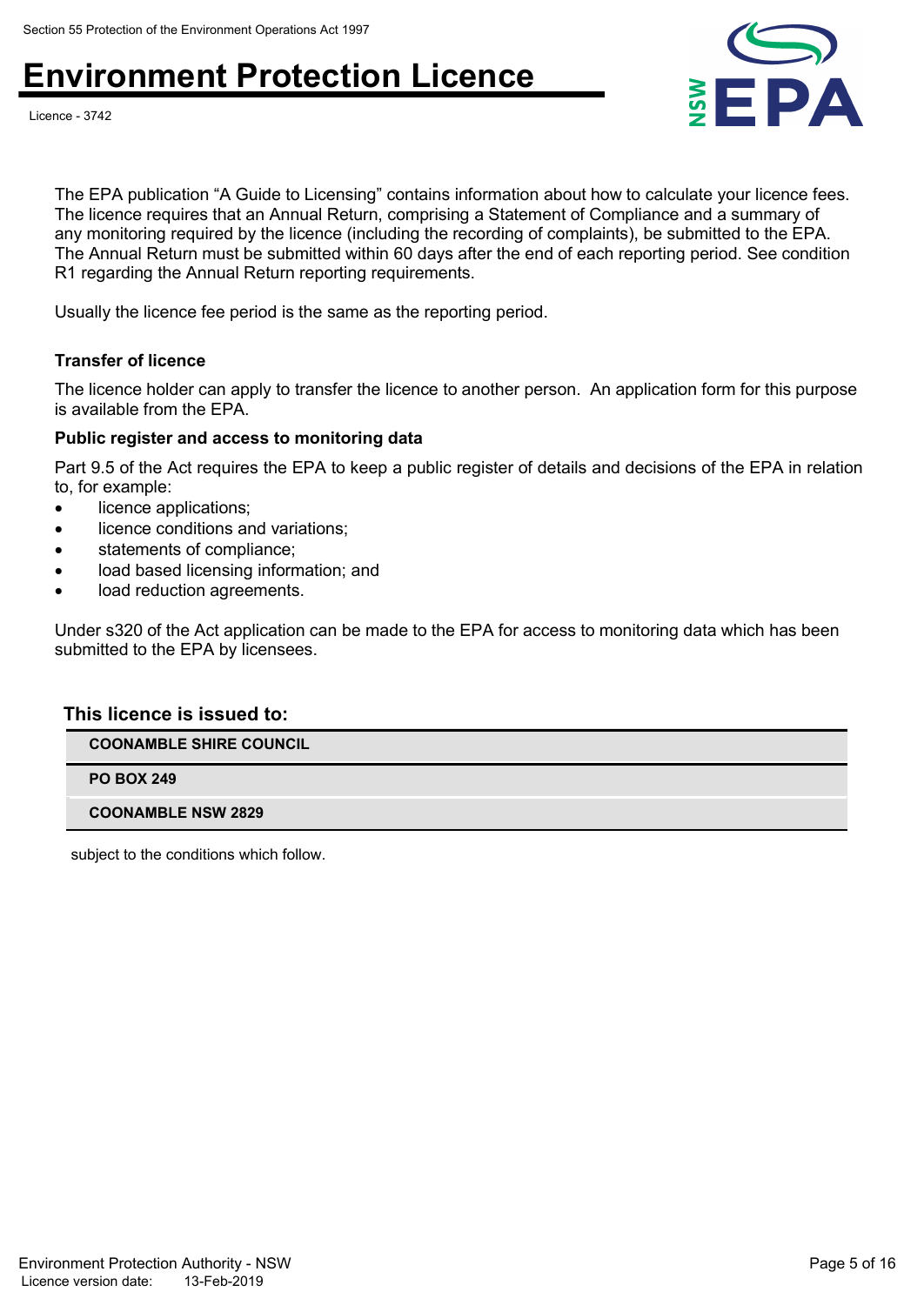Licence - 3742



### **1 Administrative Conditions**

#### **A1 What the licence authorises and regulates**

A1.1 This licence regulates water pollution resulting from the activity/ies specified below carried out at the premises specified in A2.

| <b>Fee Based Activity</b>                                | <b>Scale</b>                                                         |
|----------------------------------------------------------|----------------------------------------------------------------------|
| Miscellaneous licensed discharge to waters (at any time) | $>$ 20.00-100.00 ML maximum annual<br>volume of discharge authorised |

#### **A2 Premises or plant to which this licence applies**

A2.1 The licence applies to the following premises:

| <b>Premises Details</b>         |
|---------------------------------|
| <b>COONAMBLE SWIMMING BATHS</b> |
| <b>ABERFORD STREET</b>          |
| <b>COONAMBLE</b>                |
| <b>NSW 2829</b>                 |
| LOT 1 DP 1151756                |
| <b>CROWN RESERVE 36052</b>      |

#### **A3 Information supplied to the EPA**

A3.1 Works and activities must be carried out in accordance with the proposal contained in the licence application, except as expressly provided by a condition of this licence.

In this condition the reference to "the licence application" includes a reference to:

a) the applications for any licences (including former pollution control approvals) which this licence replaces under the Protection of the Environment Operations (Savings and Transitional) Regulation 1998; and

b) the licence information form provided by the licensee to the EPA to assist the EPA in connection with the issuing of this licence.

#### **Discharges to Air and Water and Applications to Land 2**

#### **P1 Location of monitoring/discharge points and areas**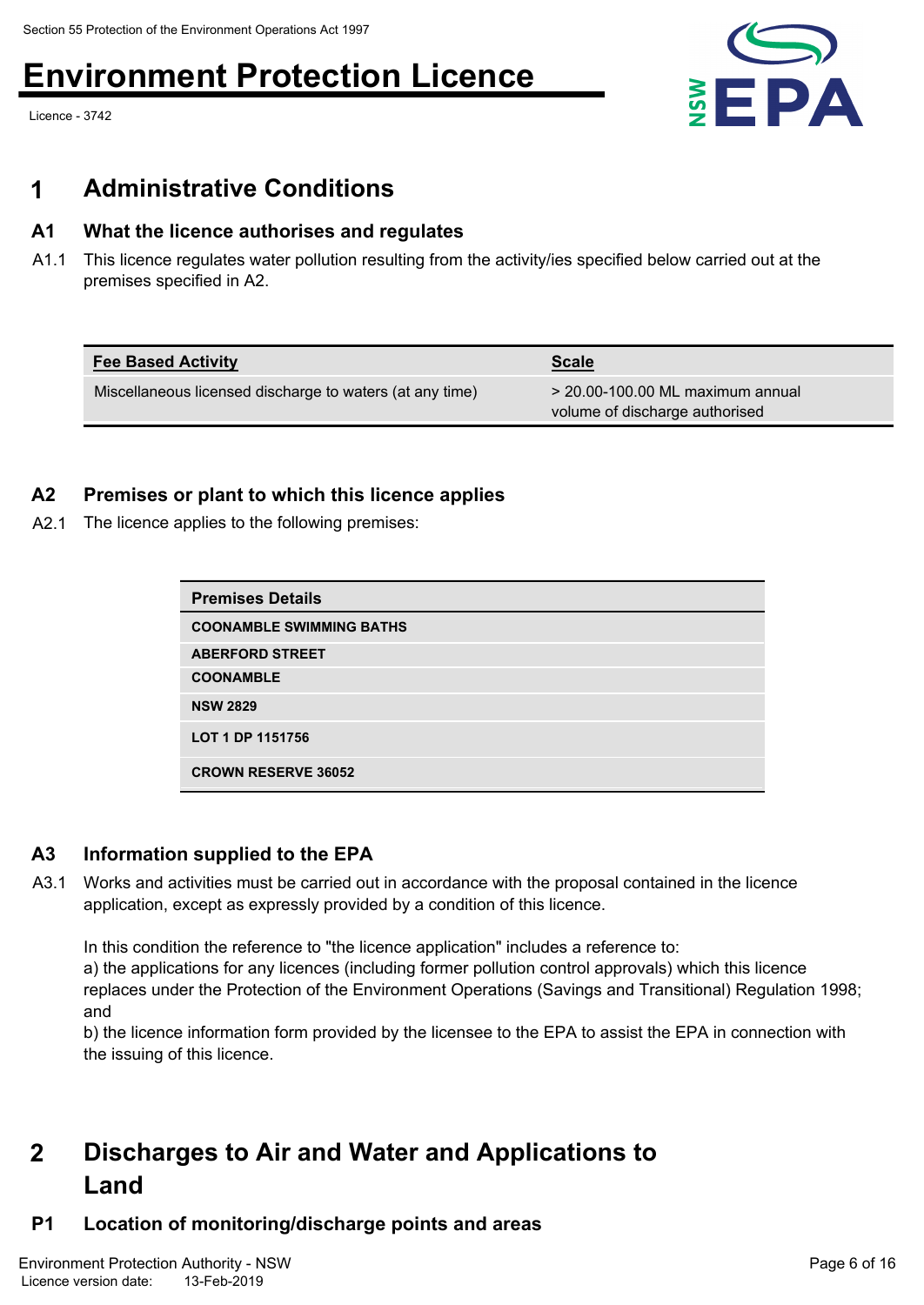Licence - 3742



- P1.1 The following utilisation areas referred to in the table below are identified in this licence for the purposes of the monitoring and/or the setting of limits for any application of solids or liquids to the utilisation area.
- P1.2 The following points referred to in the table are identified in this licence for the purposes of the monitoring and/or the setting of limits for discharges of pollutants to water from the point.

|                                    |                                 | <b>Water and land</b>          |                                                                                                                                                                                                                        |
|------------------------------------|---------------------------------|--------------------------------|------------------------------------------------------------------------------------------------------------------------------------------------------------------------------------------------------------------------|
| <b>EPA Identi-</b><br>fication no. | <b>Type of Monitoring Point</b> | <b>Type of Discharge Point</b> | <b>Location Description</b>                                                                                                                                                                                            |
| 1                                  | Discharge to waters             | Discharge to waters            | Discharge pipe from pools to the<br>Castlereagh River at McDonald<br>Park, indicated as Point 1 on plan<br>titled 'Coonamble Pool' submitted to<br>the EPA with Licence Information<br>Form dated 24 June 1999.        |
| 2                                  | Discharge to waters             | Discharge to waters            | Discharge pipe from pools to the<br>Castlereagh River at McDonald<br>Park, indicated as Point 2 on plan<br>titled 'Coonamble Pool' submitted to<br>the EPA with the Licence<br>Information Form dated 24 June<br>1999. |

### **3 Limit Conditions**

#### **L1 Pollution of waters**

L1.1 Except as may be expressly provided in any other condition of this licence, the licensee must comply with section 120 of the Protection of the Environment Operations Act 1997.

### **L2 Concentration limits**

- L2.1 For each monitoring/discharge point or utilisation area specified in the table\s below (by a point number), the concentration of a pollutant discharged at that point, or applied to that area, must not exceed the concentration limits specified for that pollutant in the table.
- L2.2 Where a pH quality limit is specified in the table, the specified percentage of samples must be within the specified ranges.
- L2.3 To avoid any doubt, this condition does not authorise the pollution of waters by any pollutant other than those specified in the table\s.
- L2.4 Water and/or Land Concentration Limits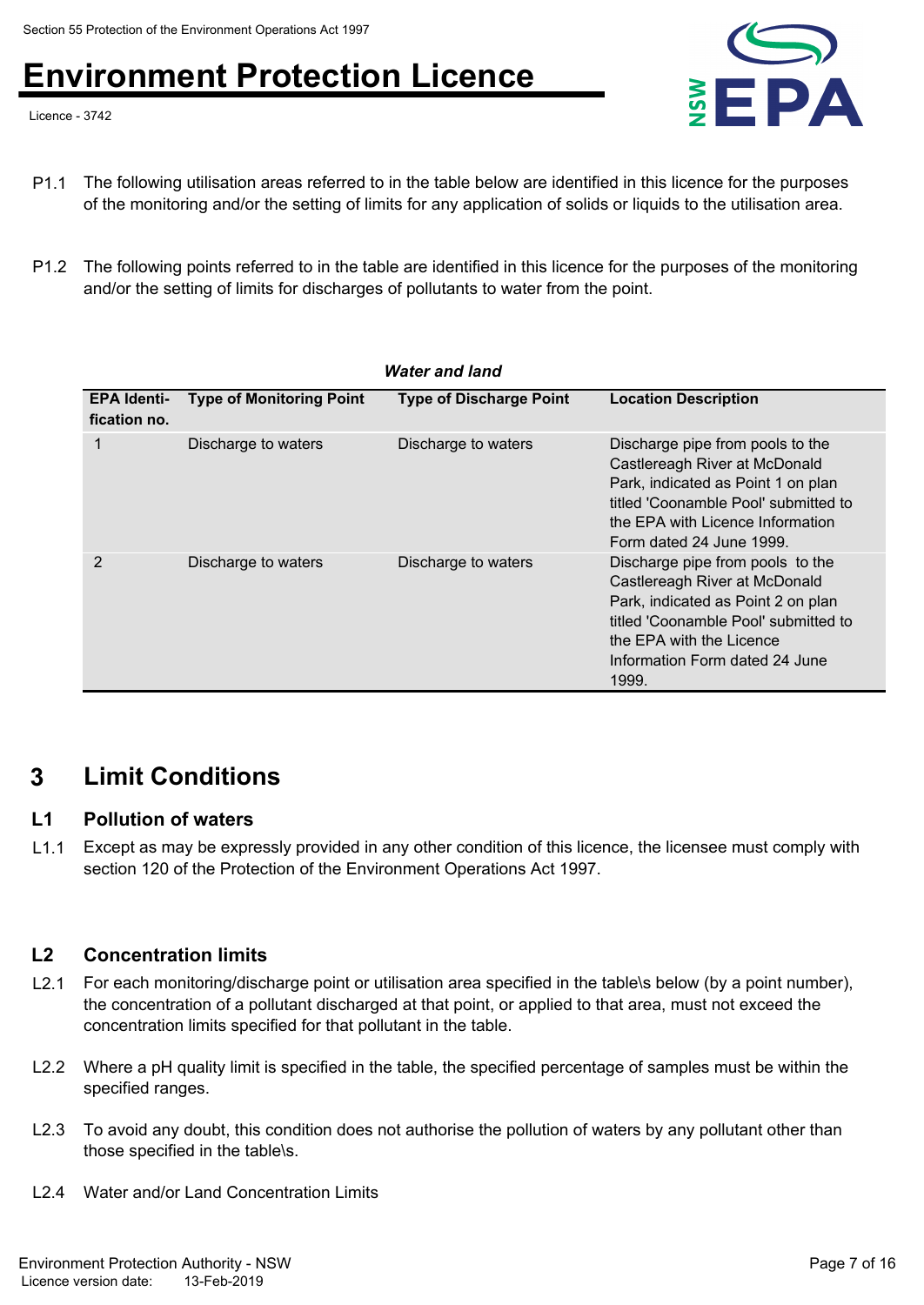Licence - 3742



#### **POINT 1,2**

| <b>Pollutant</b> | <b>Units of Measure</b>             | 50 percentile<br>concentration<br>limit | 90 percentile<br>concentration<br>limit | 3DGM<br>concentration<br>limit | 100 percentile<br>concentration<br>limit |
|------------------|-------------------------------------|-----------------------------------------|-----------------------------------------|--------------------------------|------------------------------------------|
| residual)        | Chlorine (free milligrams per litre | $-$                                     | $\overline{\phantom{a}}$                | -                              | 1.5                                      |

#### **L3 Volume and mass limits**

L3.1 For each discharge point or utilisation area specified below (by a point number), the volume/mass of: a) liquids discharged to water; or;

b) solids or liquids applied to the area;

must not exceed the volume/mass limit specified for that discharge point or area.

| <b>Point</b> | <b>Unit of Measure</b> | <b>Volume/Mass Limit</b> |
|--------------|------------------------|--------------------------|
|              | kilolitres per day     | 20                       |
|              | kilolitres per day     | 50                       |

### **4 Operating Conditions**

#### **O1 Activities must be carried out in a competent manner**

O1.1 Licensed activities must be carried out in a competent manner. This includes:

a) the processing, handling, movement and storage of materials and substances used to carry out the activity; and

b) the treatment, storage, processing, reprocessing, transport and disposal of waste generated by the activity.

#### **O2 Maintenance of plant and equipment**

- O2.1 All plant and equipment installed at the premises or used in connection with the licensed activity: a) must be maintained in a proper and efficient condition; and
	- b) must be operated in a proper and efficient manner.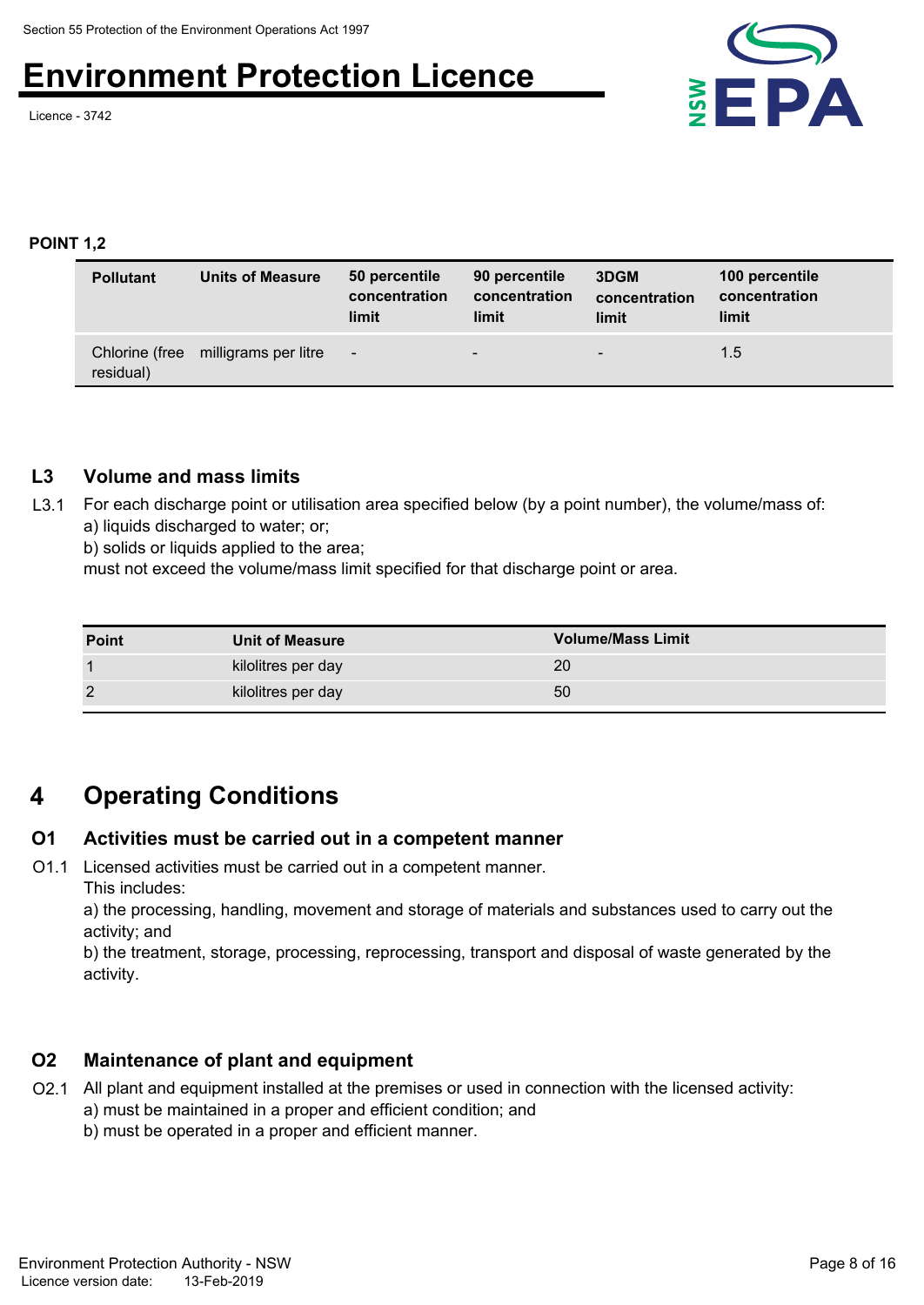Licence - 3742



### **5 Monitoring and Recording Conditions**

#### **M1 Monitoring records**

- M1.1 The results of any monitoring required to be conducted by this licence or a load calculation protocol must be recorded and retained as set out in this condition.
- M1.2 All records required to be kept by this licence must be:
	- a) in a legible form, or in a form that can readily be reduced to a legible form;
	- b) kept for at least 4 years after the monitoring or event to which they relate took place; and
	- c) produced in a legible form to any authorised officer of the EPA who asks to see them.
- M1.3 The following records must be kept in respect of any samples required to be collected for the purposes of this licence:
	- a) the date(s) on which the sample was taken;
	- b) the time(s) at which the sample was collected;
	- c) the point at which the sample was taken; and
	- d) the name of the person who collected the sample.

#### **M2 Requirement to monitor concentration of pollutants discharged**

- M2.1 For each monitoring/discharge point or utilisation area specified below (by a point number), the licensee must monitor (by sampling and obtaining results by analysis) the concentration of each pollutant specified in Column 1. The licensee must use the sampling method, units of measure, and sample at the frequency, specified opposite in the other columns:
- M2.2 Water and/ or Land Monitoring Requirements

#### **POINT 1**

| <b>Pollutant</b>            | Units of measure     | <b>Frequency</b>            | <b>Sampling Method</b> |
|-----------------------------|----------------------|-----------------------------|------------------------|
| Chlorine (free<br>residual) | milligrams per litre | Monthly during<br>discharge | Representative sample  |
| Copper                      | milligrams per litre | Monthly during<br>discharge | Representative sample  |

#### **POINT 2**

| <b>Pollutant</b>            | Units of measure     | <b>Frequency</b>             | <b>Sampling Method</b> |
|-----------------------------|----------------------|------------------------------|------------------------|
| Chlorine (free<br>residual) | milligrams per litre | <24hrs prior to<br>discharge | Grab sample            |
| Copper                      | milligrams per litre | <24hrs prior to<br>discharge | Grab sample            |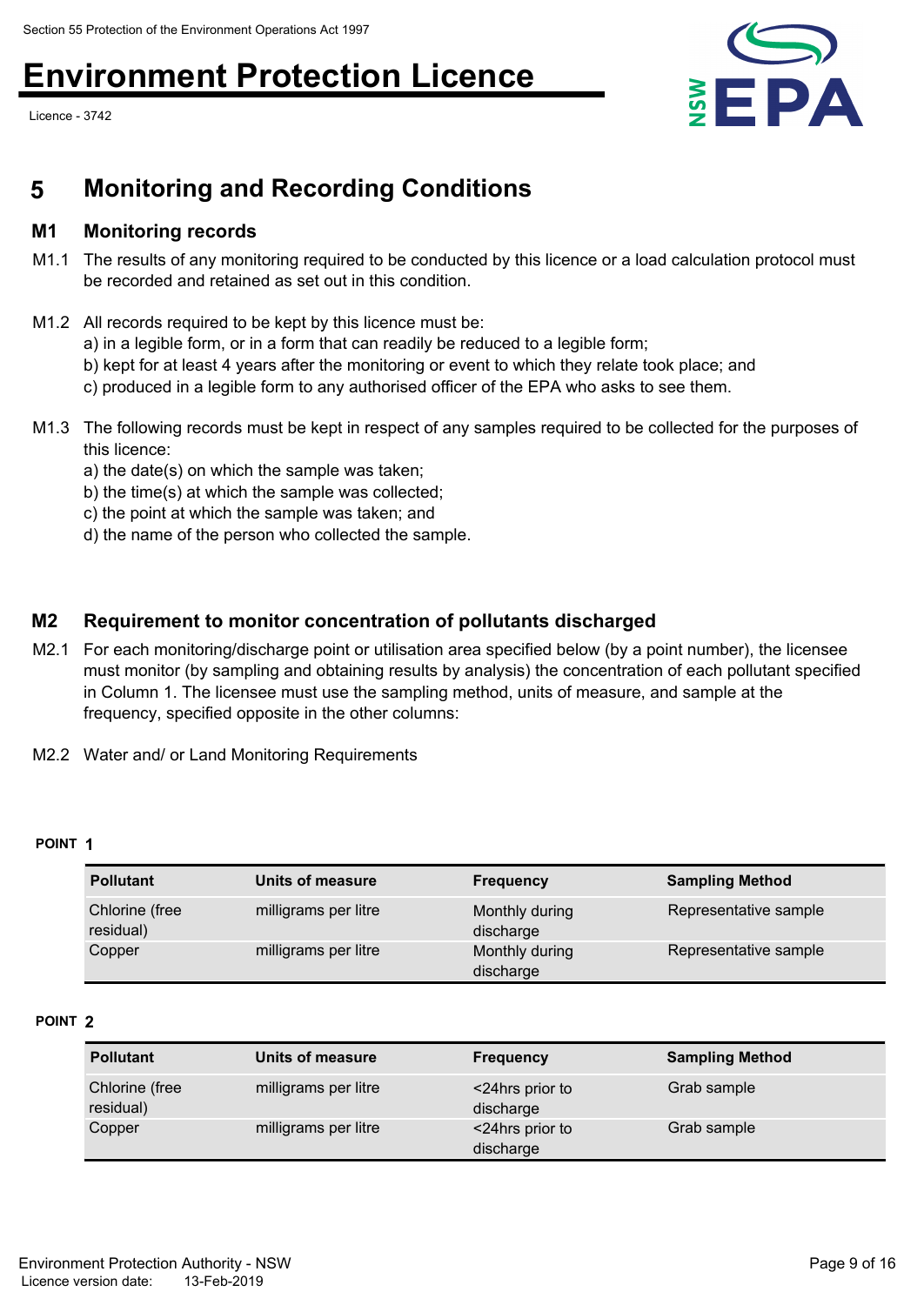Licence - 3742



#### **M3 Testing methods - concentration limits**

M3.1 Subject to any express provision to the contrary in this licence, monitoring for the concentration of a pollutant discharged to waters or applied to a utilisation area must be done in accordance with the Approved Methods Publication unless another method has been approved by the EPA in writing before any tests are conducted.

#### **M4 Recording of pollution complaints**

- M4.1 The licensee must keep a legible record of all complaints made to the licensee or any employee or agent of the licensee in relation to pollution arising from any activity to which this licence applies.
- M4.2 The record must include details of the following:
	- a) the date and time of the complaint;
	- b) the method by which the complaint was made;

c) any personal details of the complainant which were provided by the complainant or, if no such details were provided, a note to that effect;

d) the nature of the complaint;

e) the action taken by the licensee in relation to the complaint, including any follow-up contact with the complainant; and

f) if no action was taken by the licensee, the reasons why no action was taken.

- M4.3 The record of a complaint must be kept for at least 4 years after the complaint was made.
- M4.4 The record must be produced to any authorised officer of the EPA who asks to see them.

#### **M5 Telephone complaints line**

- M5.1 The licensee must operate during its operating hours a telephone complaints line for the purpose of receiving any complaints from members of the public in relation to activities conducted at the premises or by the vehicle or mobile plant, unless otherwise specified in the licence.
- M5.2 The licensee must notify the public of the complaints line telephone number and the fact that it is a complaints line so that the impacted community knows how to make a complaint.
- M5.3 The preceding two conditions do not apply until 3 months after: the date of the issue of this licence.

#### **M6 Requirement to monitor volume or mass**

- M6.1 For each discharge point or utilisation area specified below, the licensee must monitor:
	- a) the volume of liquids discharged to water or applied to the area;
		- b) the mass of solids applied to the area;
		- c) the mass of pollutants emitted to the air;
		- at the frequency and using the method and units of measure, specified below.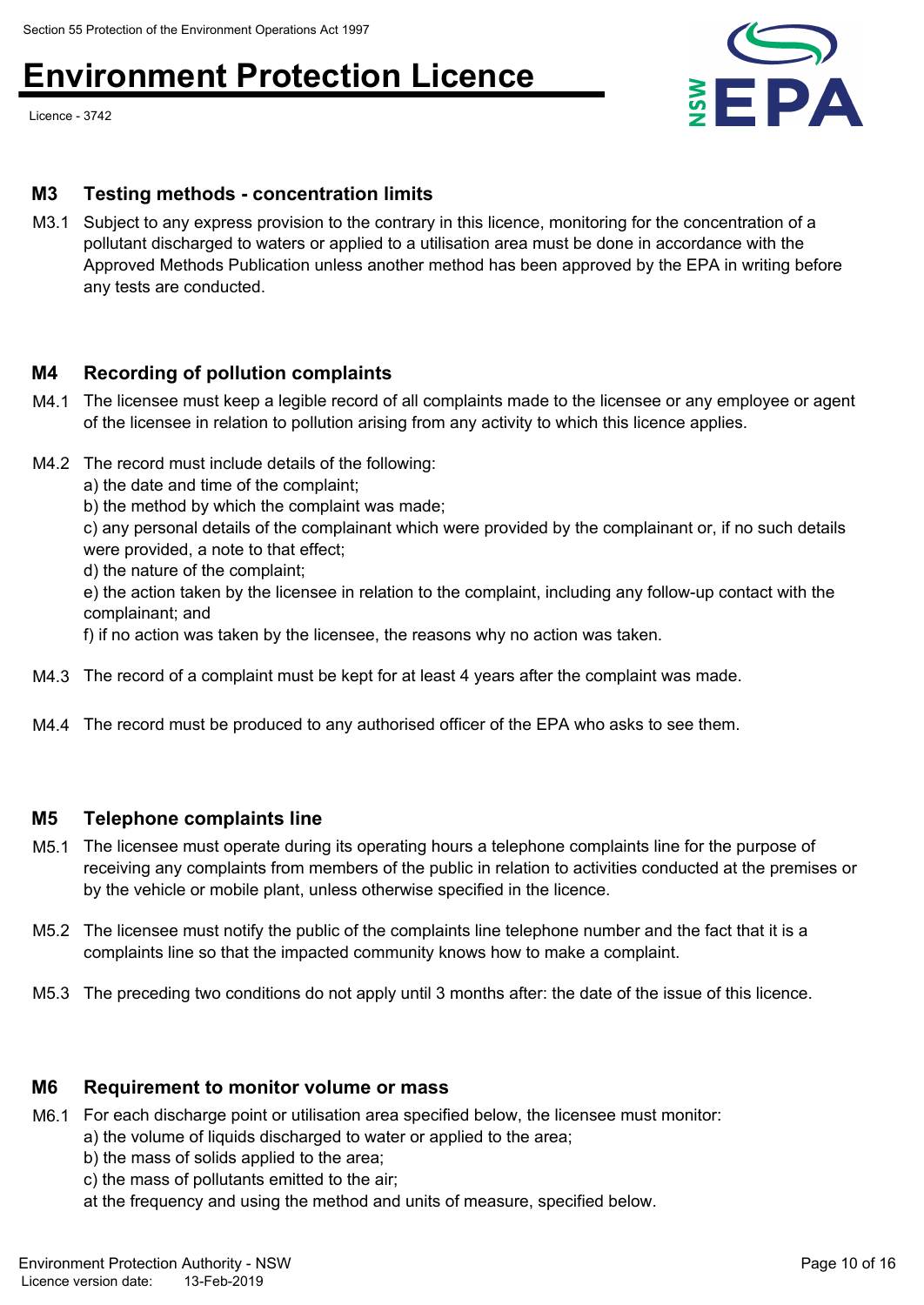Licence - 3742



#### **Frequency Unit of Measure** POINT 1 **Sampling Method** kilolitres per day **By Calculation (volume flow rate or pump** capacity multiplied by operating time) Daily **Frequency Unit of Measure** POINT 2 **Sampling Method** kilolitres per day By Calculation (volume flow rate or pump capacity multiplied by operating time) Daily

### **6 Reporting Conditions**

### **R1 Annual return documents**

R1.1 The licensee must complete and supply to the EPA an Annual Return in the approved form comprising:

- 1. a Statement of Compliance,
- 2. a Monitoring and Complaints Summary,
- 3. a Statement of Compliance Licence Conditions,
- 4. a Statement of Compliance Load based Fee,
- 5. a Statement of Compliance Requirement to Prepare Pollution Incident Response Management Plan,
- 6. a Statement of Compliance Requirement to Publish Pollution Monitoring Data; and
- 7. a Statement of Compliance Environmental Management Systems and Practices.

At the end of each reporting period, the EPA will provide to the licensee a copy of the form that must be completed and returned to the EPA.

- R1.2 An Annual Return must be prepared in respect of each reporting period, except as provided below.
- R1.3 Where this licence is transferred from the licensee to a new licensee: a) the transferring licensee must prepare an Annual Return for the period commencing on the first day of the reporting period and ending on the date the application for the transfer of the licence to the new

licensee is granted; and

b) the new licensee must prepare an Annual Return for the period commencing on the date the application for the transfer of the licence is granted and ending on the last day of the reporting period.

R1.4 Where this licence is surrendered by the licensee or revoked by the EPA or Minister, the licensee must prepare an Annual Return in respect of the period commencing on the first day of the reporting period and ending on:

a) in relation to the surrender of a licence - the date when notice in writing of approval of the surrender is given; or

b) in relation to the revocation of the licence - the date from which notice revoking the licence operates.

R1.5 The Annual Return for the reporting period must be supplied to the EPA via eConnect *EPA* or by registered post not later than 60 days after the end of each reporting period or in the case of a transferring licence not later than 60 days after the date the transfer was granted (the 'due date').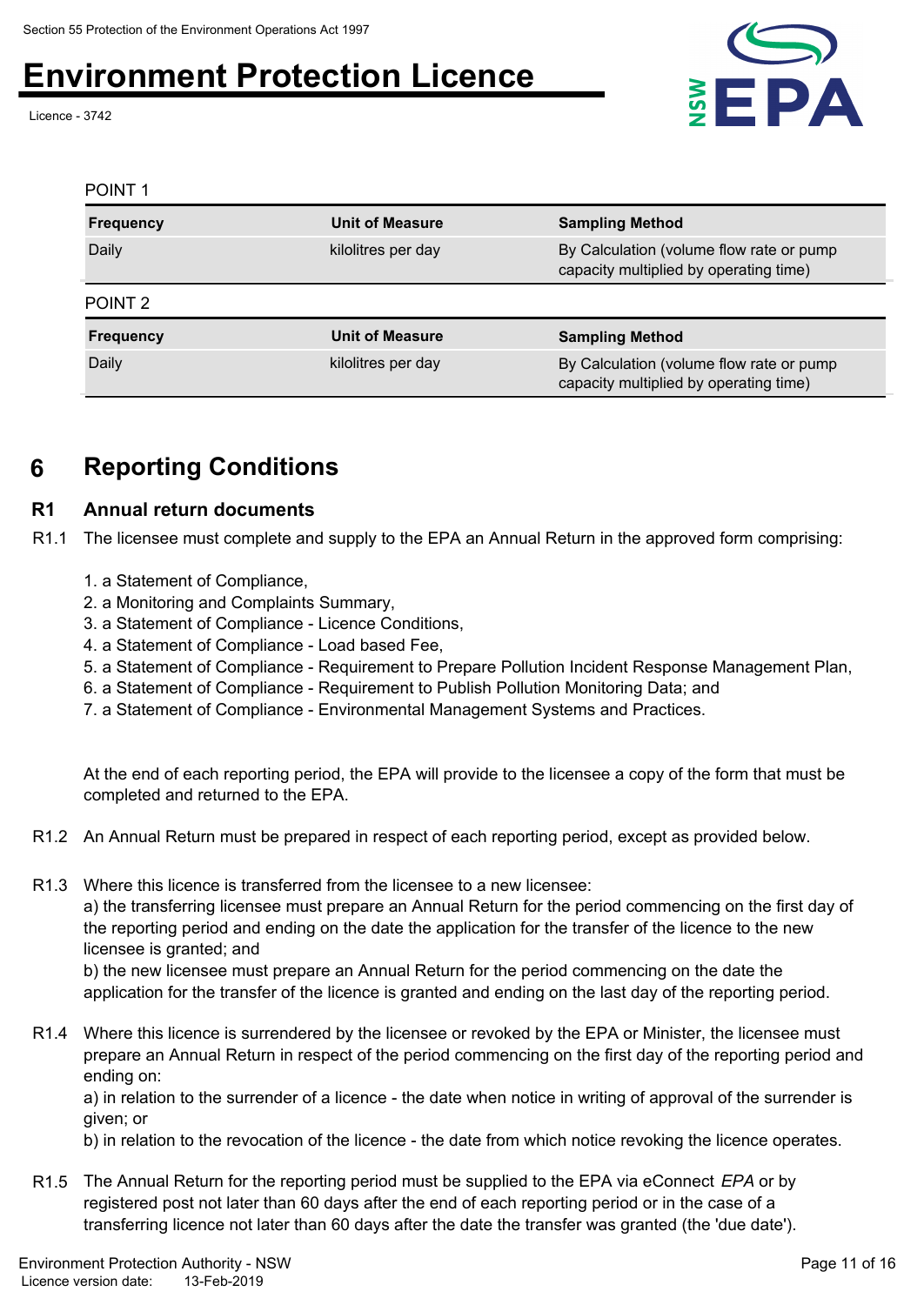Licence - 3742



- R1.6 The licensee must retain a copy of the Annual Return supplied to the EPA for a period of at least 4 years after the Annual Return was due to be supplied to the EPA.
- R1.7 Within the Annual Return, the Statements of Compliance must be certified and the Monitoring and Complaints Summary must be signed by:
	- a) the licence holder; or

b) by a person approved in writing by the EPA to sign on behalf of the licence holder.

- Note: The term "reporting period" is defined in the dictionary at the end of this licence. Do not complete the Annual Return until after the end of the reporting period.
- Note: An application to transfer a licence must be made in the approved form for this purpose.

#### **R2 Notification of environmental harm**

- R2.1 Notifications must be made by telephoning the Environment Line service on 131 555.
- R2.2 The licensee must provide written details of the notification to the EPA within 7 days of the date on which the incident occurred.
- Note: The licensee or its employees must notify all relevant authorities of incidents causing or threatening material harm to the environment immediately after the person becomes aware of the incident in accordance with the requirements of Part 5.7 of the Act.

#### **R3 Written report**

R3.1 Where an authorised officer of the EPA suspects on reasonable grounds that:

a) where this licence applies to premises, an event has occurred at the premises; or b) where this licence applies to vehicles or mobile plant, an event has occurred in connection with the carrying out of the activities authorised by this licence,

and the event has caused, is causing or is likely to cause material harm to the environment (whether the harm occurs on or off premises to which the licence applies), the authorised officer may request a written report of the event.

- R3.2 The licensee must make all reasonable inquiries in relation to the event and supply the report to the EPA within such time as may be specified in the request.
- R3.3 The request may require a report which includes any or all of the following information: a) the cause, time and duration of the event;
	- b) the type, volume and concentration of every pollutant discharged as a result of the event;

c) the name, address and business hours telephone number of employees or agents of the licensee, or a specified class of them, who witnessed the event;

d) the name, address and business hours telephone number of every other person (of whom the licensee is aware) who witnessed the event, unless the licensee has been unable to obtain that information after making reasonable effort;

e) action taken by the licensee in relation to the event, including any follow-up contact with any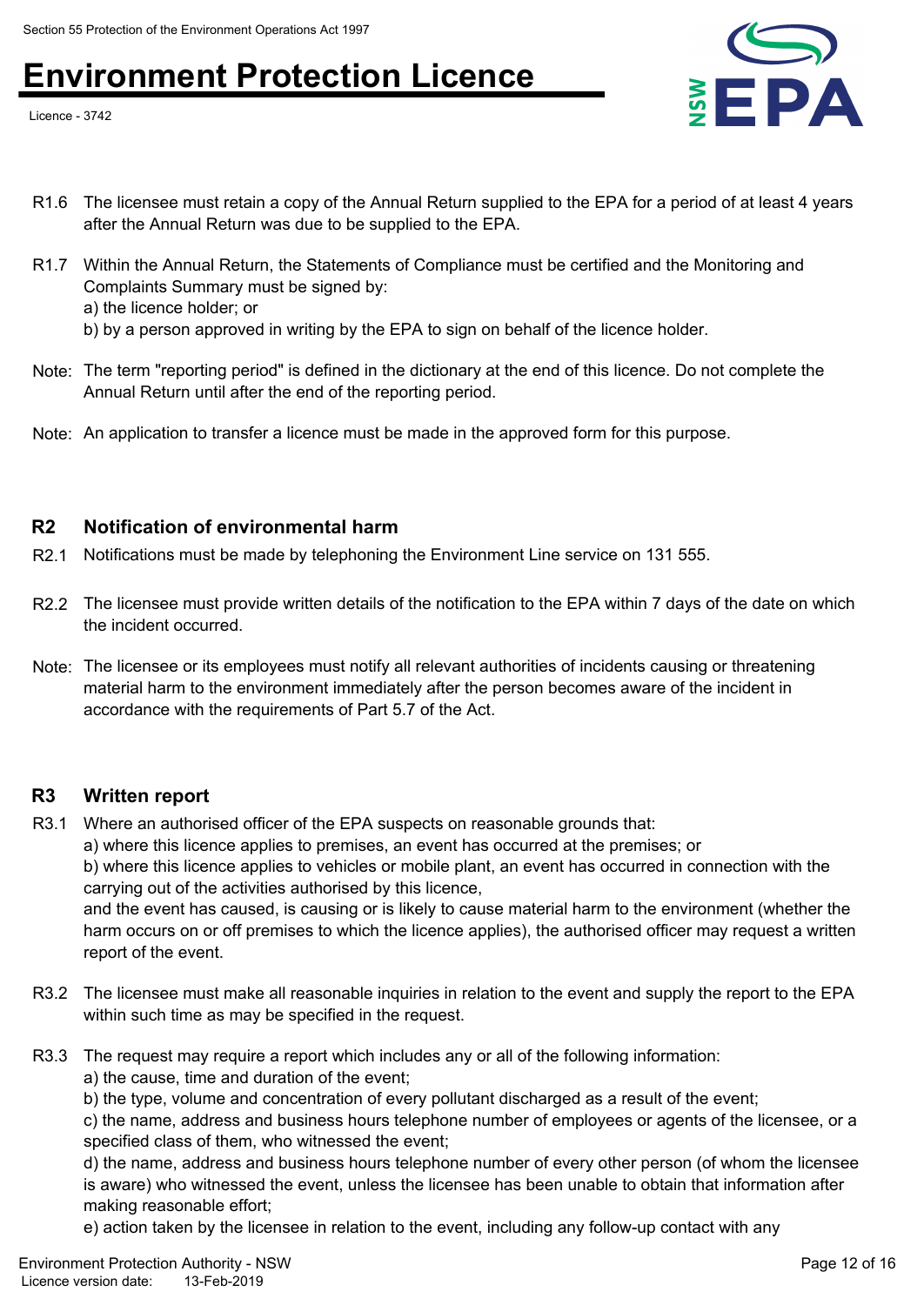Licence - 3742



complainants;

f) details of any measure taken or proposed to be taken to prevent or mitigate against a recurrence of such an event; and

g) any other relevant matters.

R3.4 The EPA may make a written request for further details in relation to any of the above matters if it is not satisfied with the report provided by the licensee. The licensee must provide such further details to the EPA within the time specified in the request.

### **7 General Conditions**

#### **G1 Copy of licence kept at the premises or plant**

- G1.1 A copy of this licence must be kept at the premises to which the licence applies.
- G1.2 The licence must be produced to any authorised officer of the EPA who asks to see it.
- G1.3 The licence must be available for inspection by any employee or agent of the licensee working at the premises.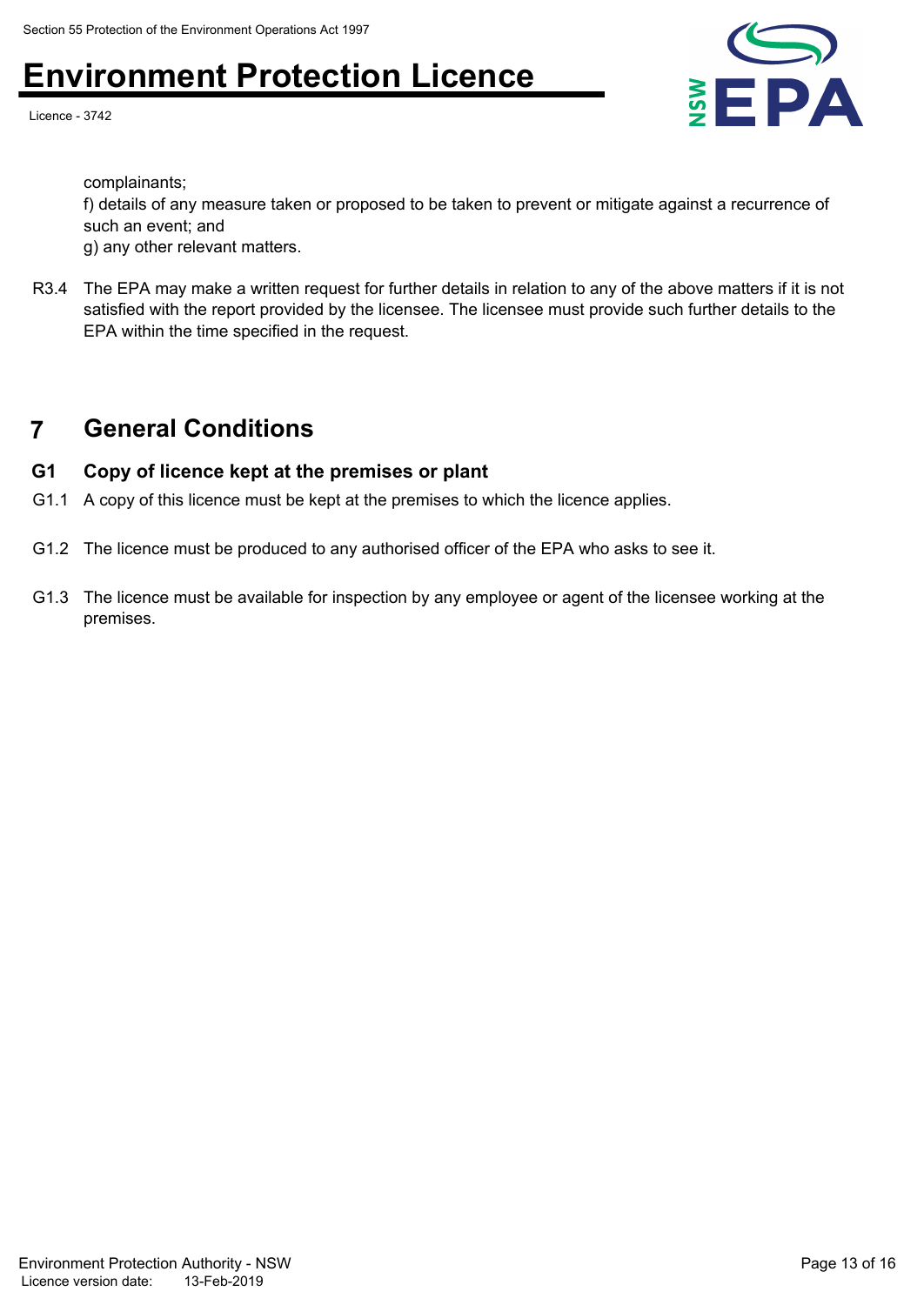Licence - 3742



### **Dictionary**

#### General Dictionary

| <b>3DGM</b> [in relation<br>to a concentration<br>limit] | Means the three day geometric mean, which is calculated by multiplying the results of the analysis of<br>three samples collected on consecutive days and then taking the cubed root of that amount. Where one<br>or more of the samples is zero or below the detection limit for the analysis, then 1 or the detection limit<br>respectively should be used in place of those samples |
|----------------------------------------------------------|---------------------------------------------------------------------------------------------------------------------------------------------------------------------------------------------------------------------------------------------------------------------------------------------------------------------------------------------------------------------------------------|
| Act                                                      | Means the Protection of the Environment Operations Act 1997                                                                                                                                                                                                                                                                                                                           |
| activity                                                 | Means a scheduled or non-scheduled activity within the meaning of the Protection of the Environment<br>Operations Act 1997                                                                                                                                                                                                                                                            |
| actual load                                              | Has the same meaning as in the Protection of the Environment Operations (General) Regulation 2009                                                                                                                                                                                                                                                                                     |
| AM                                                       | Together with a number, means an ambient air monitoring method of that number prescribed by the<br>Approved Methods for the Sampling and Analysis of Air Pollutants in New South Wales.                                                                                                                                                                                               |
| AMG                                                      | Australian Map Grid                                                                                                                                                                                                                                                                                                                                                                   |
| anniversary date                                         | The anniversary date is the anniversary each year of the date of issue of the licence. In the case of a<br>licence continued in force by the Protection of the Environment Operations Act 1997, the date of issue of<br>the licence is the first anniversary of the date of issue or last renewal of the licence following the<br>commencement of the Act.                            |
| annual return                                            | Is defined in R1.1                                                                                                                                                                                                                                                                                                                                                                    |
| <b>Approved Methods</b><br><b>Publication</b>            | Has the same meaning as in the Protection of the Environment Operations (General) Regulation 2009                                                                                                                                                                                                                                                                                     |
| assessable<br>pollutants                                 | Has the same meaning as in the Protection of the Environment Operations (General) Regulation 2009                                                                                                                                                                                                                                                                                     |
| <b>BOD</b>                                               | Means biochemical oxygen demand                                                                                                                                                                                                                                                                                                                                                       |
| <b>CEM</b>                                               | Together with a number, means a continuous emission monitoring method of that number prescribed by<br>the Approved Methods for the Sampling and Analysis of Air Pollutants in New South Wales.                                                                                                                                                                                        |
| <b>COD</b>                                               | Means chemical oxygen demand                                                                                                                                                                                                                                                                                                                                                          |
| composite sample                                         | Unless otherwise specifically approved in writing by the EPA, a sample consisting of 24 individual samples<br>collected at hourly intervals and each having an equivalent volume.                                                                                                                                                                                                     |
| cond.                                                    | Means conductivity                                                                                                                                                                                                                                                                                                                                                                    |
| environment                                              | Has the same meaning as in the Protection of the Environment Operations Act 1997                                                                                                                                                                                                                                                                                                      |
| environment<br>protection<br>legislation                 | Has the same meaning as in the Protection of the Environment Administration Act 1991                                                                                                                                                                                                                                                                                                  |
| <b>EPA</b>                                               | Means Environment Protection Authority of New South Wales.                                                                                                                                                                                                                                                                                                                            |
| fee-based activity<br>classification                     | Means the numbered short descriptions in Schedule 1 of the Protection of the Environment Operations<br>(General) Regulation 2009.                                                                                                                                                                                                                                                     |
| general solid waste<br>(non-putrescible)                 | Has the same meaning as in Part 3 of Schedule 1 of the Protection of the Environment Operations Act<br>1997                                                                                                                                                                                                                                                                           |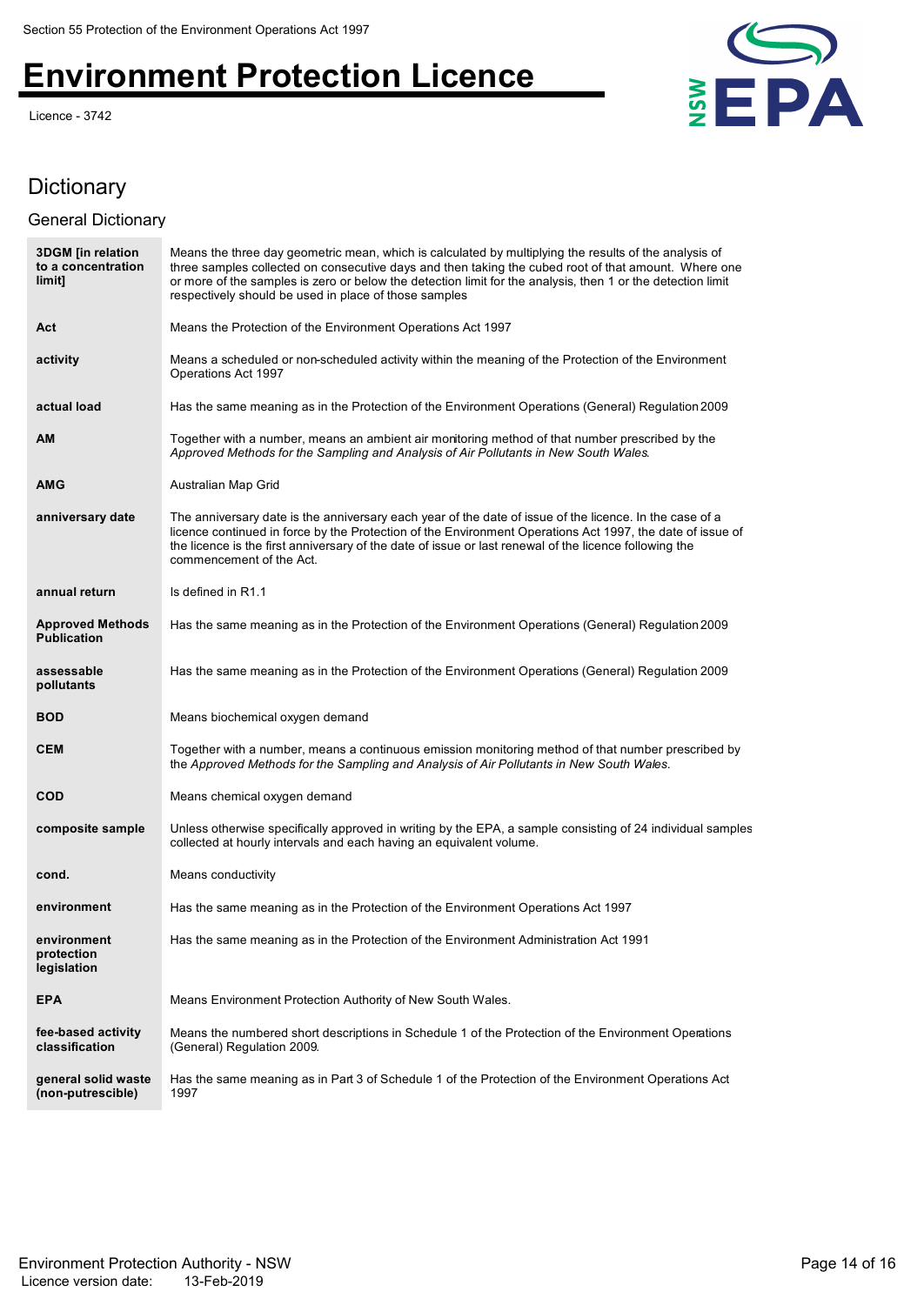Licence - 3742



| flow weighted<br>composite sample                                      | Means a sample whose composites are sized in proportion to the flow at each composites time of<br>collection.                                                                                                                                                                                                                                                                                                                     |
|------------------------------------------------------------------------|-----------------------------------------------------------------------------------------------------------------------------------------------------------------------------------------------------------------------------------------------------------------------------------------------------------------------------------------------------------------------------------------------------------------------------------|
| general solid waste<br>(putrescible)                                   | Has the same meaning as in Part 3 of Schedule 1 of the Protection of the Environmen t Operations Act<br>1997                                                                                                                                                                                                                                                                                                                      |
| grab sample                                                            | Means a single sample taken at a point at a single time                                                                                                                                                                                                                                                                                                                                                                           |
| hazardous waste                                                        | Has the same meaning as in Part 3 of Schedule 1 of the Protection of the Environment Operations Act<br>1997                                                                                                                                                                                                                                                                                                                       |
| licensee                                                               | Means the licence holder described at the front of this licence                                                                                                                                                                                                                                                                                                                                                                   |
| load calculation<br>protocol                                           | Has the same meaning as in the Protection of the Environment Operations (General) Regulation 2009                                                                                                                                                                                                                                                                                                                                 |
| local authority                                                        | Has the same meaning as in the Protection of the Environment Operations Act 1997                                                                                                                                                                                                                                                                                                                                                  |
| material harm                                                          | Has the same meaning as in section 147 Protection of the Environment Operations Act 1997                                                                                                                                                                                                                                                                                                                                          |
| MBAS                                                                   | Means methylene blue active substances                                                                                                                                                                                                                                                                                                                                                                                            |
| Minister                                                               | Means the Minister administering the Protection of the Environment Operations Act 1997                                                                                                                                                                                                                                                                                                                                            |
| mobile plant                                                           | Has the same meaning as in Part 3 of Schedule 1 of the Protection of the Environment Operations Act<br>1997                                                                                                                                                                                                                                                                                                                       |
| motor vehicle                                                          | Has the same meaning as in the Protection of the Environment Operations Act 1997                                                                                                                                                                                                                                                                                                                                                  |
| O&G                                                                    | Means oil and grease                                                                                                                                                                                                                                                                                                                                                                                                              |
| percentile [in<br>relation to a<br>concentration limit<br>of a sample] | Means that percentage [eg.50%] of the number of samples taken that must meet the concentration limit<br>specified in the licence for that pollutant over a specified period of time. In this licence, the specified period<br>of time is the Reporting Period unless otherwise stated in this licence.                                                                                                                            |
| plant                                                                  | Includes all plant within the meaning of the Protection of the Environment Operations Act 1997 as well as<br>motor vehicles.                                                                                                                                                                                                                                                                                                      |
| pollution of waters<br>[or water pollution]                            | Has the same meaning as in the Protection of the Environment Operations Act 1997                                                                                                                                                                                                                                                                                                                                                  |
| premises                                                               | Means the premises described in condition A2.1                                                                                                                                                                                                                                                                                                                                                                                    |
| public authority                                                       | Has the same meaning as in the Protection of the Environment Operations Act 1997                                                                                                                                                                                                                                                                                                                                                  |
| regional office                                                        | Means the relevant EPA office referred to in the Contacting the EPA document accompanying this licence                                                                                                                                                                                                                                                                                                                            |
| reporting period                                                       | For the purposes of this licence, the reporting period means the period of 12 months after the issue of the<br>licence, and each subsequent period of 12 months. In the case of a licence continued in force by the<br>Protection of the Environment Operations Act 1997, the date of issue of the licence is the first anniversary<br>of the date of issue or last renewal of the licence following the commencement of the Act. |
| restricted solid<br>waste                                              | Has the same meaning as in Part 3 of Schedule 1 of the Protection of the Environment Operations Act<br>1997                                                                                                                                                                                                                                                                                                                       |
| scheduled activity                                                     | Means an activity listed in Schedule 1 of the Protection of the Environment Operations Act 1997                                                                                                                                                                                                                                                                                                                                   |
| special waste                                                          | Has the same meaning as in Part 3 of Schedule 1 of the Protection of the Environment Operations Act<br>1997                                                                                                                                                                                                                                                                                                                       |
| TM                                                                     | Together with a number, means a test method of that number prescribed by the <i>Approved Methods for the</i><br>Sampling and Analysis of Air Pollutants in New South Wales.                                                                                                                                                                                                                                                       |